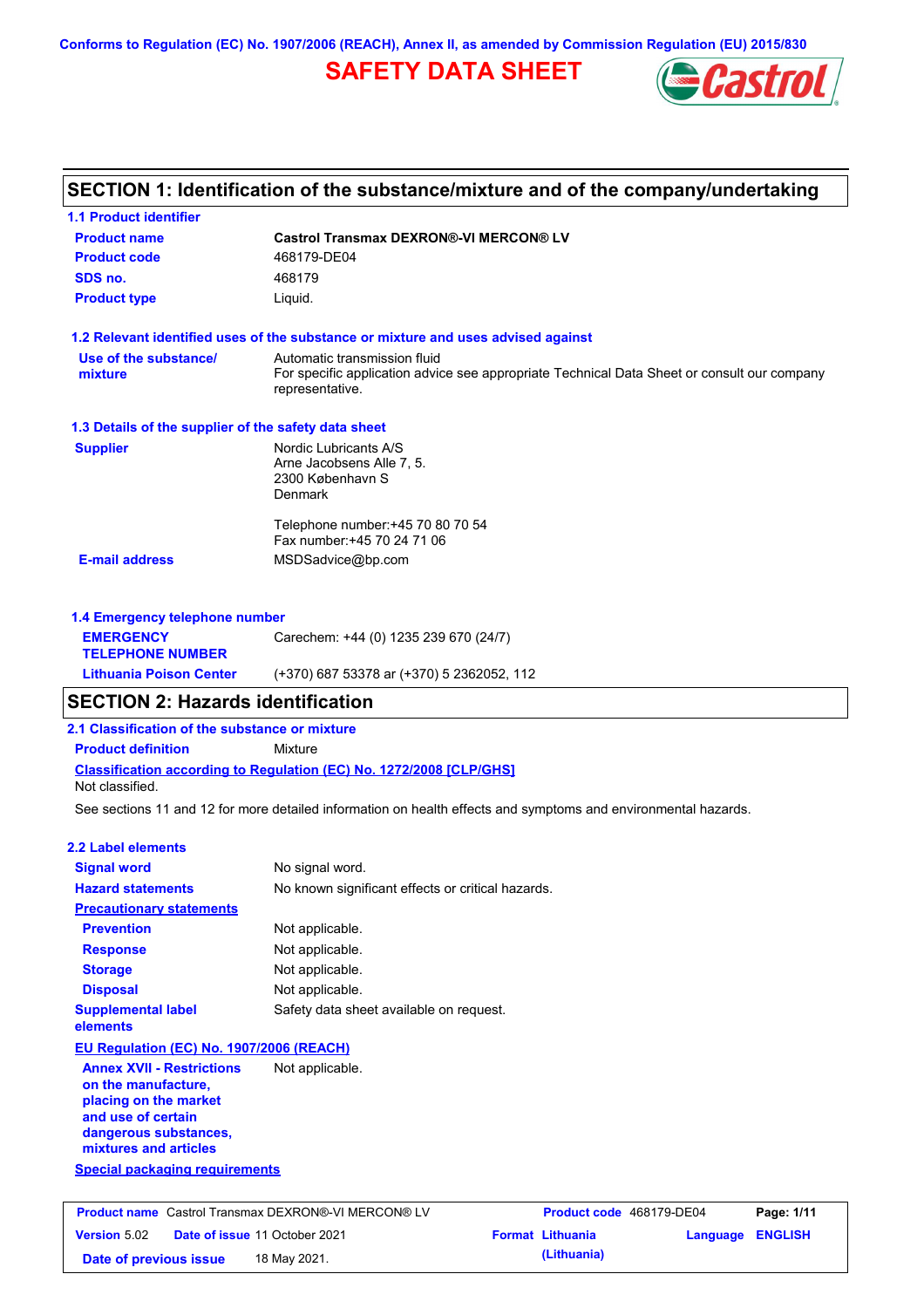## **SECTION 2: Hazards identification**

| <b>Containers to be fitted</b><br>with child-resistant<br>fastenings | Not applicable.                                                                                               |
|----------------------------------------------------------------------|---------------------------------------------------------------------------------------------------------------|
| <b>Tactile warning of danger</b>                                     | Not applicable.                                                                                               |
| 2.3 Other hazards                                                    |                                                                                                               |
| <b>Results of PBT and vPvB</b><br>assessment                         | Product does not meet the criteria for PBT or vPvB according to Regulation (EC) No. 1907/2006,<br>Annex XIII. |
| <b>Product meets the criteria</b><br>for PBT or vPvB according       | This mixture does not contain any substances that are assessed to be a PBT or a vPvB.                         |

### **SECTION 3: Composition/information on ingredients**

**Mixture** 

#### **3.2 Mixtures**

#### **Product definition**

**to Regulation (EC) No. 1907/2006, Annex XIII**

Highly refined base oil (IP 346 DMSO extract < 3%). Proprietary performance additives.

| <b>Product/ingredient</b><br>name                                                                                                                                                                                                                                       | <b>Identifiers</b>                                                                      | $\frac{9}{6}$ | <b>Regulation (EC) No.</b><br>1272/2008 [CLP] | <b>Type</b> |
|-------------------------------------------------------------------------------------------------------------------------------------------------------------------------------------------------------------------------------------------------------------------------|-----------------------------------------------------------------------------------------|---------------|-----------------------------------------------|-------------|
| Distillates (petroleum), hydrotreated<br>heavy paraffinic                                                                                                                                                                                                               | REACH #: 01-2119484627-25<br>EC: 265-157-1<br>CAS: 64742-54-7<br>Index: 649-467-00-8    | ≥50 - ≤75     | Not classified.                               | $[2]$       |
| Distillates (petroleum), hydrotreated<br>light paraffinic                                                                                                                                                                                                               | REACH #: 01-2119487077-29<br>EC: 265-158-7<br>CAS: 64742-55-8<br>Index: 649-468-00-3    | ≥25 - ≤50     | Asp. Tox. 1, H304                             | [1] [2]     |
| 2-Propenoic acid, 2-methyl-, butyl<br>ester, polymer with N-[3-<br>(dimethylamino)propyl]-2-methyl-<br>2-propenamide, dodecyl 2-methyl-<br>2-propenoate, eicosyl 2-methyl-<br>2-propenoate, hexadecyl 2-methyl-<br>2-propenoate and octadecyl 2-methyl-<br>2-propenoate | CAS: 176487-46-0                                                                        | ≤3            | Eye Irrit. 2, H319                            | $[1]$       |
| Lubricating oils (petroleum), C15-30,<br>hydrotreated neutral oil-based                                                                                                                                                                                                 | REACH #: 01-2119474878-16 ≤3<br>EC: 276-737-9<br>CAS: 72623-86-0<br>Index: 649-482-00-X |               | Asp. Tox. 1, H304                             | [1] [2]     |
| 2,5-Pyrrolidinedione, 3-C18-24-alkenyl<br>derivs.                                                                                                                                                                                                                       | EC: 295-099-2<br>CAS: 91783-21-0                                                        | ≤3            | Aquatic Chronic 4, H413                       | $[1]$       |
| Distillates (petroleum), hydrotreated<br>light paraffinic                                                                                                                                                                                                               | REACH #: 01-2119487077-29<br>EC: 265-158-7<br>CAS: 64742-55-8<br>Index: 649-468-00-3    | ו≥ ≤          | Not classified.                               | $[2]$       |

**See Section 16 for the full text of the H statements declared above.**

#### **Type**

[1] Substance classified with a health or environmental hazard

[2] Substance with a workplace exposure limit

[3] Substance meets the criteria for PBT according to Regulation (EC) No. 1907/2006, Annex XIII

[4] Substance meets the criteria for vPvB according to Regulation (EC) No. 1907/2006, Annex XIII

[5] Substance of equivalent concern

[6] Additional disclosure due to company policy

Occupational exposure limits, if available, are listed in Section 8.

| <b>Product name</b> Castrol Transmax DEXRON®-VI MERCON® LV |  |                                      | <b>Product code</b> 468179-DE04 |                         | Page: 2/11       |  |
|------------------------------------------------------------|--|--------------------------------------|---------------------------------|-------------------------|------------------|--|
| <b>Version 5.02</b>                                        |  | <b>Date of issue 11 October 2021</b> |                                 | <b>Format Lithuania</b> | Language ENGLISH |  |
| Date of previous issue                                     |  | 18 May 2021.                         |                                 | (Lithuania)             |                  |  |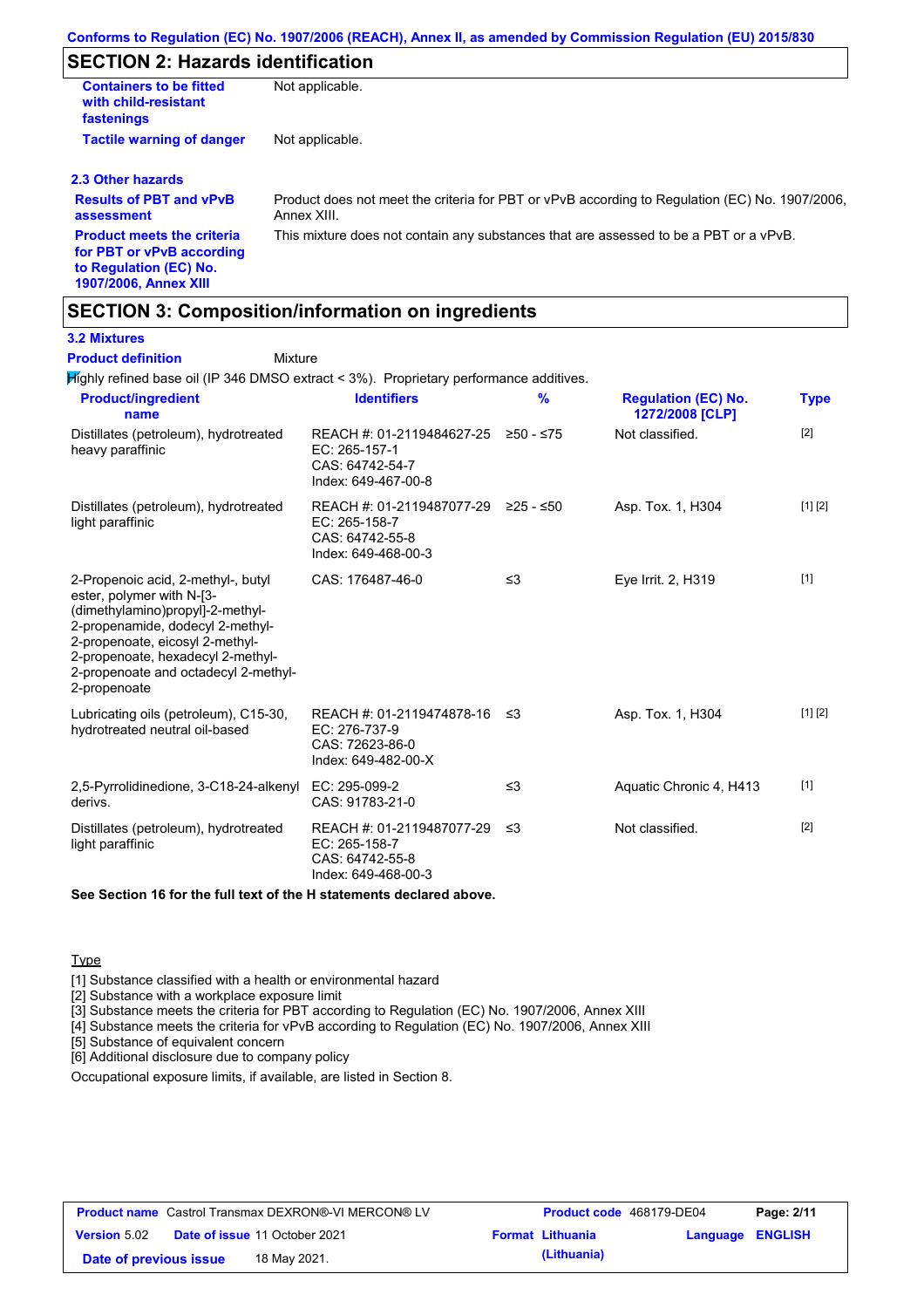### **SECTION 4: First aid measures**

| 4.1 Description of first aid measures |                                                                                                                                                                                                                                                                |  |  |  |
|---------------------------------------|----------------------------------------------------------------------------------------------------------------------------------------------------------------------------------------------------------------------------------------------------------------|--|--|--|
| Eye contact                           | In case of contact, immediately flush eyes with plenty of water for at least 15 minutes. Eyelids<br>should be held away from the eyeball to ensure thorough rinsing. Check for and remove any<br>contact lenses. Get medical attention if irritation develops. |  |  |  |
| <b>Skin contact</b>                   | Flush contaminated skin with plenty of water. Remove contaminated clothing and shoes.<br>Wash clothing before reuse. Clean shoes thoroughly before reuse. Get medical attention if<br>irritation develops.                                                     |  |  |  |
| <b>Inhalation</b>                     | If inhaled, remove to fresh air. In case of inhalation of decomposition products in a fire,<br>symptoms may be delayed. The exposed person may need to be kept under medical<br>surveillance for 48 hours. Get medical attention if symptoms occur.            |  |  |  |
| <b>Ingestion</b>                      | Do not induce vomiting unless directed to do so by medical personnel. Get medical attention if<br>symptoms occur.                                                                                                                                              |  |  |  |
| <b>Protection of first-aiders</b>     | No action shall be taken involving any personal risk or without suitable training.                                                                                                                                                                             |  |  |  |

#### **4.2 Most important symptoms and effects, both acute and delayed**

See Section 11 for more detailed information on health effects and symptoms.

| <b>Potential acute health effects</b> |                                                                                                                     |
|---------------------------------------|---------------------------------------------------------------------------------------------------------------------|
| <b>Inhalation</b>                     | Exposure to decomposition products may cause a health hazard. Serious effects may be<br>delayed following exposure. |
| <b>Ingestion</b>                      | No known significant effects or critical hazards.                                                                   |
| <b>Skin contact</b>                   | No known significant effects or critical hazards.                                                                   |
| Eye contact                           | No known significant effects or critical hazards.                                                                   |
|                                       | Delayed and immediate effects as well as chronic effects from short and long-term exposure                          |
| <b>Inhalation</b>                     | Overexposure to the inhalation of airborne droplets or aerosols may cause irritation of the<br>respiratory tract.   |
| <b>Ingestion</b>                      | Ingestion of large quantities may cause nausea and diarrhoea.                                                       |
| <b>Skin contact</b>                   | Prolonged or repeated contact can defat the skin and lead to irritation and/or dermatitis.                          |
| Eye contact                           | Potential risk of transient stinging or redness if accidental eye contact occurs.                                   |
|                                       |                                                                                                                     |

#### **4.3 Indication of any immediate medical attention and special treatment needed**

**Notes to physician** Treatment should in general be symptomatic and directed to relieving any effects. In case of inhalation of decomposition products in a fire, symptoms may be delayed. The exposed person may need to be kept under medical surveillance for 48 hours.

## **SECTION 5: Firefighting measures**

| 5.1 Extinguishing media                                   |                                                                                                                                                                                                                                                                                                                                                                   |  |
|-----------------------------------------------------------|-------------------------------------------------------------------------------------------------------------------------------------------------------------------------------------------------------------------------------------------------------------------------------------------------------------------------------------------------------------------|--|
| <b>Suitable extinguishing</b><br>media                    | In case of fire, use foam, dry chemical or carbon dioxide extinguisher or spray.                                                                                                                                                                                                                                                                                  |  |
| <b>Unsuitable extinguishing</b><br>media                  | Do not use water jet. The use of a water jet may cause the fire to spread by splashing the<br>burning product.                                                                                                                                                                                                                                                    |  |
| 5.2 Special hazards arising from the substance or mixture |                                                                                                                                                                                                                                                                                                                                                                   |  |
| <b>Hazards from the</b><br>substance or mixture           | In a fire or if heated, a pressure increase will occur and the container may burst.                                                                                                                                                                                                                                                                               |  |
| <b>Hazardous combustion</b><br>products                   | Combustion products may include the following:<br>carbon oxides $(CO, CO2)$ (carbon monoxide, carbon dioxide)<br>nitrogen oxides ( $NO$ , $NO2$ etc.)                                                                                                                                                                                                             |  |
| 5.3 Advice for firefighters                               |                                                                                                                                                                                                                                                                                                                                                                   |  |
| <b>Special precautions for</b><br>fire-fighters           | No action shall be taken involving any personal risk or without suitable training. Promptly<br>isolate the scene by removing all persons from the vicinity of the incident if there is a fire.                                                                                                                                                                    |  |
| <b>Special protective</b><br>equipment for fire-fighters  | Fire-fighters should wear appropriate protective equipment and self-contained breathing<br>apparatus (SCBA) with a full face-piece operated in positive pressure mode. Clothing for fire-<br>fighters (including helmets, protective boots and gloves) conforming to European standard EN<br>469 will provide a basic level of protection for chemical incidents. |  |

| <b>Product name</b> Castrol Transmax DEXRON®-VI MERCON® LV |  |                                      | Product code 468179-DE04 |                         | Page: 3/11              |  |
|------------------------------------------------------------|--|--------------------------------------|--------------------------|-------------------------|-------------------------|--|
| <b>Version 5.02</b>                                        |  | <b>Date of issue 11 October 2021</b> |                          | <b>Format Lithuania</b> | <b>Language ENGLISH</b> |  |
| Date of previous issue                                     |  | 18 May 2021.                         |                          | (Lithuania)             |                         |  |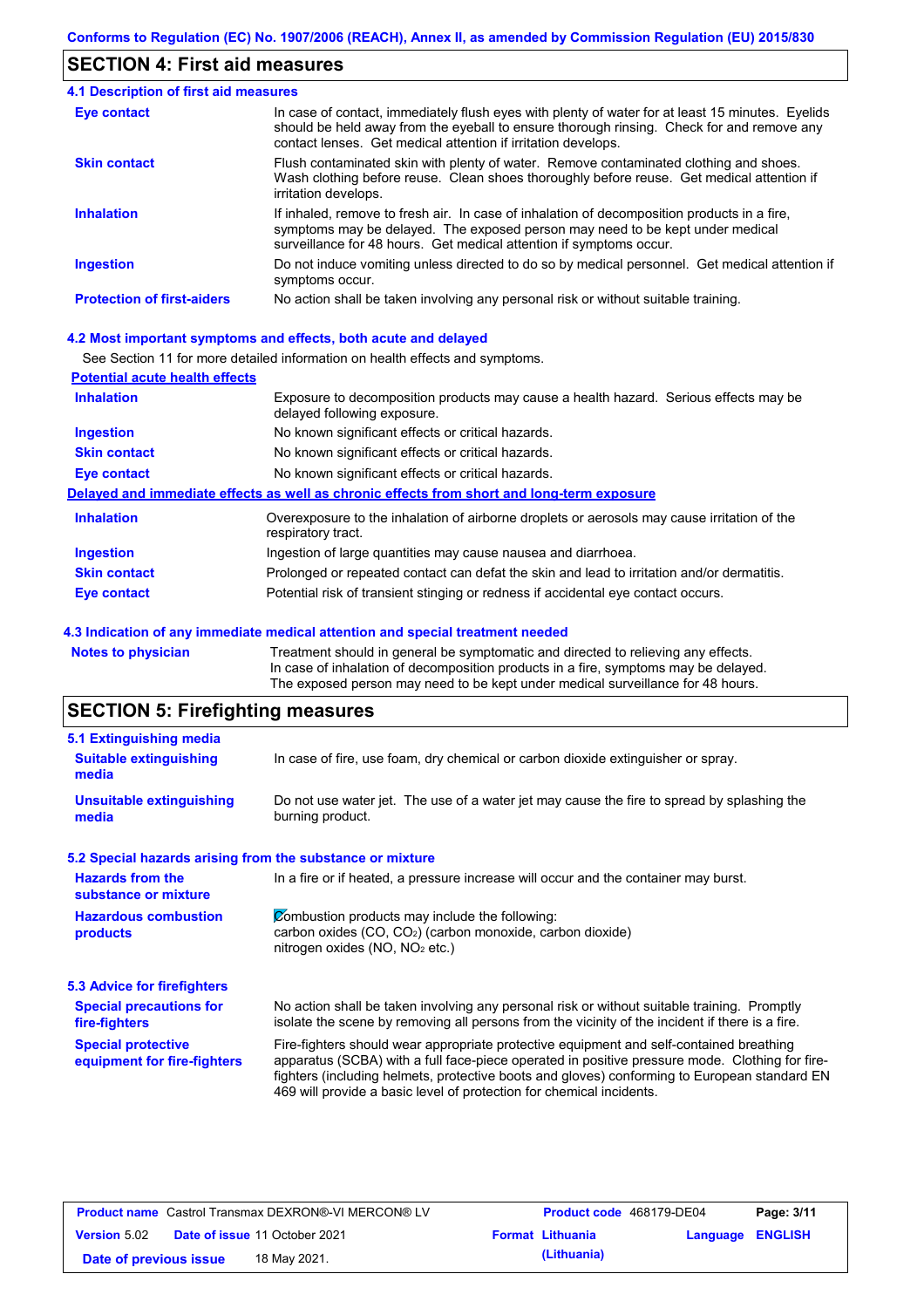## **SECTION 6: Accidental release measures**

|                                                          | 6.1 Personal precautions, protective equipment and emergency procedures                                                                                                                                                                                                                                                                                                                        |
|----------------------------------------------------------|------------------------------------------------------------------------------------------------------------------------------------------------------------------------------------------------------------------------------------------------------------------------------------------------------------------------------------------------------------------------------------------------|
| For non-emergency<br>personnel                           | No action shall be taken involving any personal risk or without suitable training. Evacuate<br>surrounding areas. Keep unnecessary and unprotected personnel from entering. Do not touch<br>or walk through spilt material. Floors may be slippery; use care to avoid falling. Put on<br>appropriate personal protective equipment.                                                            |
| For emergency responders                                 | If specialised clothing is required to deal with the spillage, take note of any information in<br>Section 8 on suitable and unsuitable materials. See also the information in "For non-<br>emergency personnel".                                                                                                                                                                               |
| <b>6.2 Environmental</b><br>precautions                  | Avoid dispersal of spilt material and runoff and contact with soil, waterways, drains and sewers.<br>Inform the relevant authorities if the product has caused environmental pollution (sewers,<br>waterways, soil or air).                                                                                                                                                                    |
| 6.3 Methods and material for containment and cleaning up |                                                                                                                                                                                                                                                                                                                                                                                                |
| <b>Small spill</b>                                       | Stop leak if without risk. Move containers from spill area. Absorb with an inert material and<br>place in an appropriate waste disposal container. Dispose of via a licensed waste disposal<br>contractor.                                                                                                                                                                                     |
| <b>Large spill</b>                                       | Stop leak if without risk. Move containers from spill area. Prevent entry into sewers, water<br>courses, basements or confined areas. Contain and collect spillage with non-combustible,<br>absorbent material e.g. sand, earth, vermiculite or diatomaceous earth and place in container<br>for disposal according to local regulations. Dispose of via a licensed waste disposal contractor. |
| 6.4 Reference to other<br><b>sections</b>                | See Section 1 for emergency contact information.<br>See Section 5 for firefighting measures.<br>See Section 8 for information on appropriate personal protective equipment.<br>See Section 12 for environmental precautions.<br>See Section 13 for additional waste treatment information.                                                                                                     |

## **SECTION 7: Handling and storage**

| 7.1 Precautions for safe handling                                                    |                                                                                                                                                                                                                                                                                                                                                                                                                                                                                          |
|--------------------------------------------------------------------------------------|------------------------------------------------------------------------------------------------------------------------------------------------------------------------------------------------------------------------------------------------------------------------------------------------------------------------------------------------------------------------------------------------------------------------------------------------------------------------------------------|
| <b>Protective measures</b>                                                           | Put on appropriate personal protective equipment.                                                                                                                                                                                                                                                                                                                                                                                                                                        |
| <b>Advice on general</b><br>occupational hygiene                                     | Eating, drinking and smoking should be prohibited in areas where this material is handled.<br>stored and processed. Wash thoroughly after handling. Remove contaminated clothing and<br>protective equipment before entering eating areas. See also Section 8 for additional<br>information on hygiene measures.                                                                                                                                                                         |
| <b>7.2 Conditions for safe</b><br>storage, including any<br><i>incompatibilities</i> | Store in accordance with local regulations. Store in a dry, cool and well-ventilated area, away<br>from incompatible materials (see Section 10). Keep away from heat and direct sunlight. Keep<br>container tightly closed and sealed until ready for use. Containers that have been opened must<br>be carefully resealed and kept upright to prevent leakage. Store and use only in equipment/<br>containers designed for use with this product. Do not store in unlabelled containers. |
|                                                                                      |                                                                                                                                                                                                                                                                                                                                                                                                                                                                                          |

#### **7.3 Specific end use(s) Recommendations**

See section 1.2 and Exposure scenarios in annex, if applicable.

## **SECTION 8: Exposure controls/personal protection**

#### **8.1 Control parameters**

| <b>Occupational exposure limits</b>                                                                   |                                                                                                                                                                                                    |  |  |  |
|-------------------------------------------------------------------------------------------------------|----------------------------------------------------------------------------------------------------------------------------------------------------------------------------------------------------|--|--|--|
| <b>Product/ingredient name</b>                                                                        | <b>Exposure limit values</b>                                                                                                                                                                       |  |  |  |
| Distillates (petroleum), hydrotreated heavy paraffinic                                                | Lithuanian Hygiene Standard HN 23 (Lithuania).<br>TWA: 1 mg/m <sup>3</sup> 8 hours. Issued/Revised: 12/2001 Form: Mist<br>STEL: 3 mg/m <sup>3</sup> 15 minutes. Issued/Revised: 12/2001 Form: Mist |  |  |  |
| Distillates (petroleum), hydrotreated light paraffinic                                                | Lithuanian Hygiene Standard HN 23 (Lithuania).<br>TWA: 1 mg/m <sup>3</sup> 8 hours. Issued/Revised: 12/2001 Form: Mist<br>STEL: 3 mg/m <sup>3</sup> 15 minutes. Issued/Revised: 12/2001 Form: Mist |  |  |  |
| Lubricating oils (petroleum), C15-30, hydrotreated<br>neutral oil-based                               | Lithuanian Hygiene Standard HN 23 (Lithuania).<br>TWA: 1 mg/m <sup>3</sup> 8 hours. Issued/Revised: 12/2001 Form: Mist<br>STEL: 3 mg/m <sup>3</sup> 15 minutes. Issued/Revised: 12/2001 Form: Mist |  |  |  |
| Distillates (petroleum), hydrotreated light paraffinic                                                | Lithuanian Hygiene Standard HN 23 (Lithuania).<br>TWA: 1 mg/m <sup>3</sup> 8 hours. Issued/Revised: 12/2001 Form: Mist<br>STEL: 3 mg/m <sup>3</sup> 15 minutes. Issued/Revised: 12/2001 Form: Mist |  |  |  |
| <b>Product name</b> Castrol Transmax DEXRON®-VI MERCON® LV                                            | Product code 468179-DE04<br>Page: 4/11                                                                                                                                                             |  |  |  |
| <b>Version 5.02</b><br><b>Date of issue 11 October 2021</b><br>18 May 2021.<br>Date of previous issue | <b>Format Lithuania</b><br><b>ENGLISH</b><br>Language<br>(Lithuania)                                                                                                                               |  |  |  |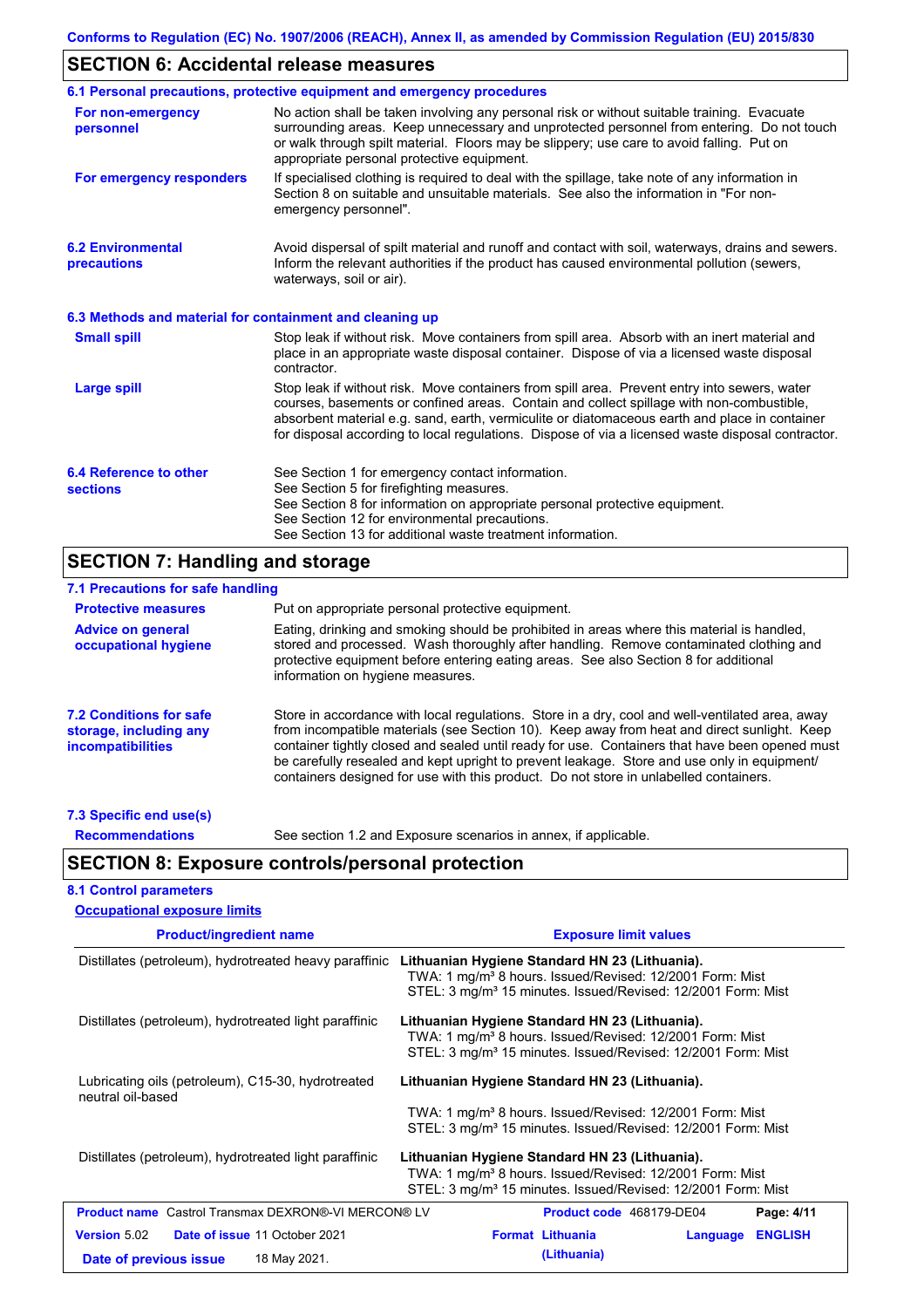## **SECTION 8: Exposure controls/personal protection**

Whilst specific OELs for certain components may be shown in this section, other components may be present in any mist, vapour or dust produced. Therefore, the specific OELs may not be applicable to the product as a whole and are provided for guidance only.

| <b>Recommended monitoring</b><br>procedures                | If this product contains ingredients with exposure limits, personal, workplace atmosphere or<br>biological monitoring may be required to determine the effectiveness of the ventilation or other<br>control measures and/or the necessity to use respiratory protective equipment. Reference<br>should be made to monitoring standards, such as the following: European Standard EN 689<br>(Workplace atmospheres - Guidance for the assessment of exposure by inhalation to chemical<br>agents for comparison with limit values and measurement strategy) European Standard EN<br>14042 (Workplace atmospheres - Guide for the application and use of procedures for the<br>assessment of exposure to chemical and biological agents) European Standard EN 482<br>(Workplace atmospheres - General requirements for the performance of procedures for the<br>measurement of chemical agents) Reference to national guidance documents for methods for<br>the determination of hazardous substances will also be required. |                          |                  |            |
|------------------------------------------------------------|----------------------------------------------------------------------------------------------------------------------------------------------------------------------------------------------------------------------------------------------------------------------------------------------------------------------------------------------------------------------------------------------------------------------------------------------------------------------------------------------------------------------------------------------------------------------------------------------------------------------------------------------------------------------------------------------------------------------------------------------------------------------------------------------------------------------------------------------------------------------------------------------------------------------------------------------------------------------------------------------------------------------------|--------------------------|------------------|------------|
| <b>Derived No Effect Level</b>                             |                                                                                                                                                                                                                                                                                                                                                                                                                                                                                                                                                                                                                                                                                                                                                                                                                                                                                                                                                                                                                            |                          |                  |            |
| No DNELs/DMELs available.                                  |                                                                                                                                                                                                                                                                                                                                                                                                                                                                                                                                                                                                                                                                                                                                                                                                                                                                                                                                                                                                                            |                          |                  |            |
| <b>Predicted No Effect Concentration</b>                   |                                                                                                                                                                                                                                                                                                                                                                                                                                                                                                                                                                                                                                                                                                                                                                                                                                                                                                                                                                                                                            |                          |                  |            |
| No PNECs available                                         |                                                                                                                                                                                                                                                                                                                                                                                                                                                                                                                                                                                                                                                                                                                                                                                                                                                                                                                                                                                                                            |                          |                  |            |
| <b>8.2 Exposure controls</b>                               |                                                                                                                                                                                                                                                                                                                                                                                                                                                                                                                                                                                                                                                                                                                                                                                                                                                                                                                                                                                                                            |                          |                  |            |
| <b>Appropriate engineering</b><br><b>controls</b>          | Provide exhaust ventilation or other engineering controls to keep the relevant airborne<br>concentrations below their respective occupational exposure limits.<br>All activities involving chemicals should be assessed for their risks to health, to ensure<br>exposures are adequately controlled. Personal protective equipment should only be considered<br>after other forms of control measures (e.g. engineering controls) have been suitably evaluated.<br>Personal protective equipment should conform to appropriate standards, be suitable for use, be<br>kept in good condition and properly maintained.<br>Your supplier of personal protective equipment should be consulted for advice on selection and<br>appropriate standards. For further information contact your national organisation for standards.<br>The final choice of protective equipment will depend upon a risk assessment. It is important to<br>ensure that all items of personal protective equipment are compatible.                    |                          |                  |            |
| <b>Individual protection measures</b>                      |                                                                                                                                                                                                                                                                                                                                                                                                                                                                                                                                                                                                                                                                                                                                                                                                                                                                                                                                                                                                                            |                          |                  |            |
| <b>Hygiene measures</b>                                    | Wash hands, forearms and face thoroughly after handling chemical products, before eating,<br>smoking and using the lavatory and at the end of the working period. Ensure that eyewash<br>stations and safety showers are close to the workstation location.                                                                                                                                                                                                                                                                                                                                                                                                                                                                                                                                                                                                                                                                                                                                                                |                          |                  |            |
| <b>Respiratory protection</b>                              | In case of insufficient ventilation, wear suitable respiratory equipment.<br>The correct choice of respiratory protection depends upon the chemicals being handled, the<br>conditions of work and use, and the condition of the respiratory equipment. Safety procedures<br>should be developed for each intended application. Respiratory protection equipment should<br>therefore be chosen in consultation with the supplier/manufacturer and with a full assessment<br>of the working conditions.                                                                                                                                                                                                                                                                                                                                                                                                                                                                                                                      |                          |                  |            |
| <b>Eye/face protection</b><br><b>Skin protection</b>       | Safety glasses with side shields.                                                                                                                                                                                                                                                                                                                                                                                                                                                                                                                                                                                                                                                                                                                                                                                                                                                                                                                                                                                          |                          |                  |            |
| <b>Hand protection</b>                                     | <b>General Information:</b>                                                                                                                                                                                                                                                                                                                                                                                                                                                                                                                                                                                                                                                                                                                                                                                                                                                                                                                                                                                                |                          |                  |            |
|                                                            | Because specific work environments and material handling practices vary, safety procedures<br>should be developed for each intended application. The correct choice of protective gloves<br>depends upon the chemicals being handled, and the conditions of work and use. Most gloves<br>provide protection for only a limited time before they must be discarded and replaced (even the<br>best chemically resistant gloves will break down after repeated chemical exposures).                                                                                                                                                                                                                                                                                                                                                                                                                                                                                                                                           |                          |                  |            |
|                                                            | Gloves should be chosen in consultation with the supplier / manufacturer and taking account of<br>a full assessment of the working conditions.                                                                                                                                                                                                                                                                                                                                                                                                                                                                                                                                                                                                                                                                                                                                                                                                                                                                             |                          |                  |            |
|                                                            | Recommended: Nitrile gloves.<br><b>Breakthrough time:</b>                                                                                                                                                                                                                                                                                                                                                                                                                                                                                                                                                                                                                                                                                                                                                                                                                                                                                                                                                                  |                          |                  |            |
|                                                            | Breakthrough time data are generated by glove manufacturers under laboratory test conditions<br>and represent how long a glove can be expected to provide effective permeation resistance. It<br>is important when following breakthrough time recommendations that actual workplace<br>conditions are taken into account. Always consult with your glove supplier for up-to-date<br>technical information on breakthrough times for the recommended glove type.<br>Our recommendations on the selection of gloves are as follows:                                                                                                                                                                                                                                                                                                                                                                                                                                                                                         |                          |                  |            |
|                                                            | Continuous contact:                                                                                                                                                                                                                                                                                                                                                                                                                                                                                                                                                                                                                                                                                                                                                                                                                                                                                                                                                                                                        |                          |                  |            |
|                                                            | Gloves with a minimum breakthrough time of 240 minutes, or >480 minutes if suitable gloves                                                                                                                                                                                                                                                                                                                                                                                                                                                                                                                                                                                                                                                                                                                                                                                                                                                                                                                                 |                          |                  |            |
| <b>Product name</b> Castrol Transmax DEXRON®-VI MERCON® LV |                                                                                                                                                                                                                                                                                                                                                                                                                                                                                                                                                                                                                                                                                                                                                                                                                                                                                                                                                                                                                            | Product code 468179-DE04 |                  | Page: 5/11 |
| <b>Version 5.02</b><br>Date of issue 11 October 2021       |                                                                                                                                                                                                                                                                                                                                                                                                                                                                                                                                                                                                                                                                                                                                                                                                                                                                                                                                                                                                                            | <b>Format Lithuania</b>  | Language ENGLISH |            |

**Date of previous issue (Lithuania)** 18 May 2021.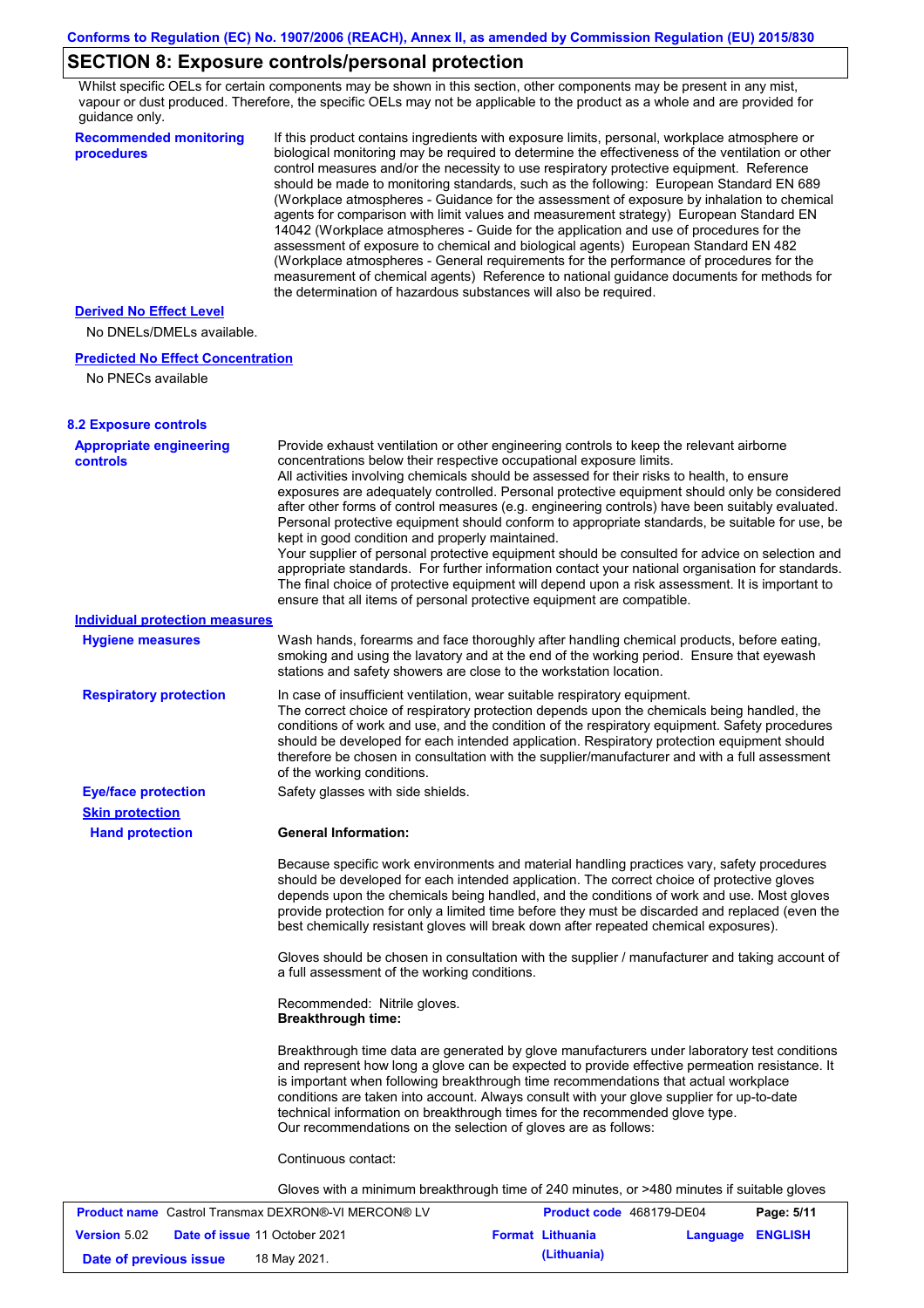# **SECTION 8: Exposure controls/personal protection**

|                                           | can be obtained.<br>If suitable gloves are not available to offer that level of protection, gloves with shorter<br>breakthrough times may be acceptable as long as appropriate glove maintenance and<br>replacement regimes are determined and adhered to.                                                                                                                                                                                                                                                                                                                                                                                                                            |
|-------------------------------------------|---------------------------------------------------------------------------------------------------------------------------------------------------------------------------------------------------------------------------------------------------------------------------------------------------------------------------------------------------------------------------------------------------------------------------------------------------------------------------------------------------------------------------------------------------------------------------------------------------------------------------------------------------------------------------------------|
|                                           | Short-term / splash protection:                                                                                                                                                                                                                                                                                                                                                                                                                                                                                                                                                                                                                                                       |
|                                           | Recommended breakthrough times as above.<br>It is recognised that for short-term, transient exposures, gloves with shorter breakthrough times<br>may commonly be used. Therefore, appropriate maintenance and replacement regimes must<br>be determined and rigorously followed.                                                                                                                                                                                                                                                                                                                                                                                                      |
|                                           | <b>Glove Thickness:</b>                                                                                                                                                                                                                                                                                                                                                                                                                                                                                                                                                                                                                                                               |
|                                           | For general applications, we recommend gloves with a thickness typically greater than 0.35 mm.                                                                                                                                                                                                                                                                                                                                                                                                                                                                                                                                                                                        |
|                                           | It should be emphasised that glove thickness is not necessarily a good predictor of glove<br>resistance to a specific chemical, as the permeation efficiency of the glove will be dependent<br>on the exact composition of the glove material. Therefore, glove selection should also be based<br>on consideration of the task requirements and knowledge of breakthrough times.<br>Glove thickness may also vary depending on the glove manufacturer, the glove type and the<br>glove model. Therefore, the manufacturers' technical data should always be taken into account<br>to ensure selection of the most appropriate glove for the task.                                     |
|                                           | Note: Depending on the activity being conducted, gloves of varying thickness may be required<br>for specific tasks. For example:                                                                                                                                                                                                                                                                                                                                                                                                                                                                                                                                                      |
|                                           | • Thinner gloves (down to 0.1 mm or less) may be required where a high degree of manual<br>dexterity is needed. However, these gloves are only likely to give short duration protection and<br>would normally be just for single use applications, then disposed of.                                                                                                                                                                                                                                                                                                                                                                                                                  |
|                                           | • Thicker gloves (up to 3 mm or more) may be required where there is a mechanical (as well<br>as a chemical) risk i.e. where there is abrasion or puncture potential.                                                                                                                                                                                                                                                                                                                                                                                                                                                                                                                 |
| <b>Skin and body</b>                      | Use of protective clothing is good industrial practice.<br>Personal protective equipment for the body should be selected based on the task being<br>performed and the risks involved and should be approved by a specialist before handling this<br>product.<br>Cotton or polyester/cotton overalls will only provide protection against light superficial<br>contamination that will not soak through to the skin. Overalls should be laundered on a regular<br>basis. When the risk of skin exposure is high (e.g. when cleaning up spillages or if there is a<br>risk of splashing) then chemical resistant aprons and/or impervious chemical suits and boots<br>will be required. |
| <b>Refer to standards:</b>                | Respiratory protection: EN 529<br>Gloves: EN 420, EN 374<br>Eye protection: EN 166<br>Filtering half-mask: EN 149<br>Filtering half-mask with valve: EN 405<br>Half-mask: EN 140 plus filter<br>Full-face mask: EN 136 plus filter<br>Particulate filters: EN 143<br>Gas/combined filters: EN 14387                                                                                                                                                                                                                                                                                                                                                                                   |
| <b>Environmental exposure</b><br>controls | Emissions from ventilation or work process equipment should be checked to ensure they<br>comply with the requirements of environmental protection legislation. In some cases, fume<br>scrubbers, filters or engineering modifications to the process equipment will be necessary to<br>reduce emissions to acceptable levels.                                                                                                                                                                                                                                                                                                                                                         |

### **SECTION 9: Physical and chemical properties**

| <b>Appearance</b>                   |                 |
|-------------------------------------|-----------------|
| <b>Physical state</b>               | Liguid.         |
| <b>Colour</b>                       | Red.            |
| <b>Odour</b>                        | Not available.  |
| <b>Odour threshold</b>              | Not available.  |
| рH                                  | Not applicable. |
| <b>Melting point/freezing point</b> | Not available.  |

|                        | <b>Product name</b> Castrol Transmax DEXRON®-VI MERCON® LV | <b>Product code</b> 468179-DE04 |                         | Page: 6/11 |
|------------------------|------------------------------------------------------------|---------------------------------|-------------------------|------------|
| <b>Version 5.02</b>    | <b>Date of issue 11 October 2021</b>                       | <b>Format Lithuania</b>         | <b>Language ENGLISH</b> |            |
| Date of previous issue | 18 May 2021.                                               | (Lithuania)                     |                         |            |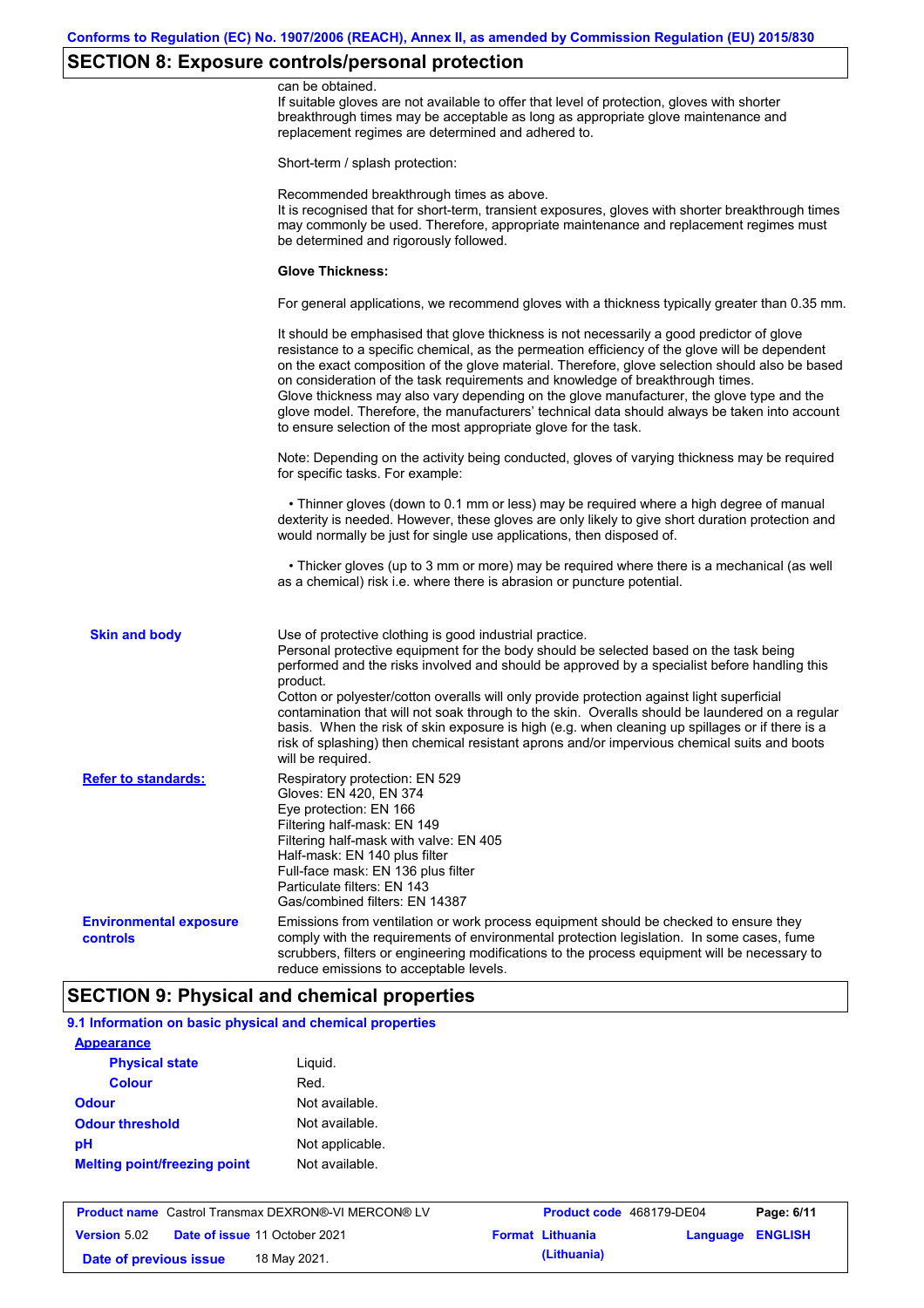# **SECTION 9: Physical and chemical properties**

| Initial boiling point and boiling                      | Not available.                                                                                                                 |
|--------------------------------------------------------|--------------------------------------------------------------------------------------------------------------------------------|
| range                                                  |                                                                                                                                |
| <b>Pour point</b>                                      | $-51 °C$                                                                                                                       |
| <b>Flash point</b>                                     | Open cup: >180°C (>356°F) [Cleveland.]                                                                                         |
| <b>Evaporation rate</b>                                | Not available.                                                                                                                 |
| <b>Flammability (solid, gas)</b>                       | Not available.                                                                                                                 |
| <b>Upper/lower flammability or</b><br>explosive limits | Not available.                                                                                                                 |
| <b>Vapour pressure</b>                                 | Not available.                                                                                                                 |
| <b>Vapour density</b>                                  | Not available.                                                                                                                 |
| <b>Relative density</b>                                | Not available.                                                                                                                 |
| <b>Density</b>                                         | $<$ 1000 kg/m <sup>3</sup> (<1 g/cm <sup>3</sup> ) at 15 <sup>°</sup> C                                                        |
| <b>Solubility(ies)</b>                                 | insoluble in water.                                                                                                            |
| <b>Partition coefficient: n-octanol/</b><br>water      | Not available.                                                                                                                 |
| <b>Auto-ignition temperature</b>                       | Not available.                                                                                                                 |
| <b>Decomposition temperature</b>                       | Not available.                                                                                                                 |
| <b>Viscosity</b>                                       | Kinematic: 29.48 mm <sup>2</sup> /s (29.48 cSt) at 40 $^{\circ}$ C<br>Kinematic: 5.916 mm <sup>2</sup> /s (5.916 cSt) at 100°C |
| <b>Explosive properties</b>                            | Not available.                                                                                                                 |
| <b>Oxidising properties</b>                            | Not available.                                                                                                                 |
|                                                        |                                                                                                                                |

#### **9.2 Other information**

No additional information.

## **SECTION 10: Stability and reactivity**

| <b>10.1 Reactivity</b>                            | No specific test data available for this product. Refer to Conditions to avoid and Incompatible<br>materials for additional information.                                |
|---------------------------------------------------|-------------------------------------------------------------------------------------------------------------------------------------------------------------------------|
| <b>10.2 Chemical stability</b>                    | The product is stable.                                                                                                                                                  |
| <b>10.3 Possibility of</b><br>hazardous reactions | Under normal conditions of storage and use, hazardous reactions will not occur.<br>Under normal conditions of storage and use, hazardous polymerisation will not occur. |
| <b>10.4 Conditions to avoid</b>                   | Avoid all possible sources of ignition (spark or flame).                                                                                                                |
| <b>10.5 Incompatible materials</b>                | No specific data.                                                                                                                                                       |
| <b>10.6 Hazardous</b><br>decomposition products   | Under normal conditions of storage and use, hazardous decomposition products should not be<br>produced.                                                                 |

## **SECTION 11: Toxicological information**

### **11.1 Information on toxicological effects**

| <b>Acute toxicity estimates</b><br>Not available.          |                                                                                                                             |                                                   |                          |                |
|------------------------------------------------------------|-----------------------------------------------------------------------------------------------------------------------------|---------------------------------------------------|--------------------------|----------------|
| <b>Information on likely</b><br>routes of exposure         | Routes of entry anticipated: Dermal, Inhalation.                                                                            |                                                   |                          |                |
| <b>Potential acute health effects</b>                      |                                                                                                                             |                                                   |                          |                |
| <b>Inhalation</b>                                          | Exposure to decomposition products may cause a health hazard. Serious effects may be<br>delayed following exposure.         |                                                   |                          |                |
| Ingestion                                                  | No known significant effects or critical hazards.                                                                           |                                                   |                          |                |
| <b>Skin contact</b>                                        |                                                                                                                             | No known significant effects or critical hazards. |                          |                |
| Eye contact                                                | No known significant effects or critical hazards.                                                                           |                                                   |                          |                |
|                                                            | Symptoms related to the physical, chemical and toxicological characteristics                                                |                                                   |                          |                |
| <b>Inhalation</b>                                          | May be harmful by inhalation if exposure to vapour, mists or fumes resulting from thermal<br>decomposition products occurs. |                                                   |                          |                |
| <b>Ingestion</b>                                           | No specific data.                                                                                                           |                                                   |                          |                |
| <b>Skin contact</b>                                        | No specific data.                                                                                                           |                                                   |                          |                |
| <b>Product name</b> Castrol Transmax DEXRON®-VI MERCON® LV |                                                                                                                             |                                                   | Product code 468179-DE04 | Page: 7/11     |
| <b>Version 5.02</b>                                        | Date of issue 11 October 2021                                                                                               | <b>Format Lithuania</b>                           | Language                 | <b>ENGLISH</b> |
| Date of previous issue                                     | 18 May 2021.                                                                                                                | (Lithuania)                                       |                          |                |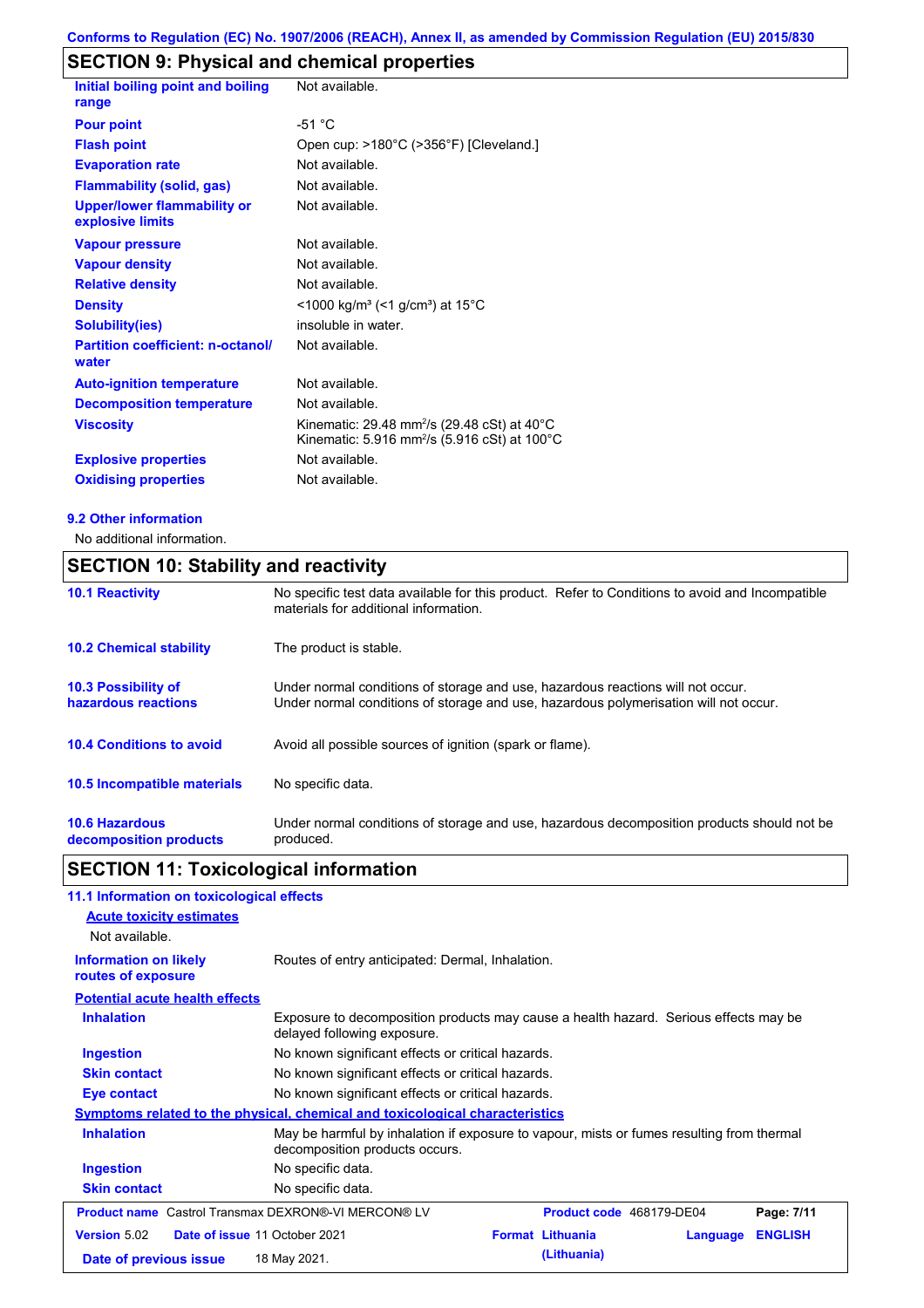### **SECTION 11: Toxicological information**

| <b>Eye contact</b>                      | No specific data.                                                                                                 |  |  |  |  |
|-----------------------------------------|-------------------------------------------------------------------------------------------------------------------|--|--|--|--|
|                                         | Delayed and immediate effects as well as chronic effects from short and long-term exposure                        |  |  |  |  |
| <b>Inhalation</b>                       | Overexposure to the inhalation of airborne droplets or aerosols may cause irritation of the<br>respiratory tract. |  |  |  |  |
| <b>Ingestion</b>                        | Ingestion of large quantities may cause nausea and diarrhoea.                                                     |  |  |  |  |
| <b>Skin contact</b>                     | Prolonged or repeated contact can defat the skin and lead to irritation and/or dermatitis.                        |  |  |  |  |
| Eye contact                             | Potential risk of transient stinging or redness if accidental eye contact occurs.                                 |  |  |  |  |
| <b>Potential chronic health effects</b> |                                                                                                                   |  |  |  |  |
| General                                 | No known significant effects or critical hazards.                                                                 |  |  |  |  |
| <b>Carcinogenicity</b>                  | No known significant effects or critical hazards.                                                                 |  |  |  |  |
| <b>Mutagenicity</b>                     | No known significant effects or critical hazards.                                                                 |  |  |  |  |
| <b>Developmental effects</b>            | No known significant effects or critical hazards.                                                                 |  |  |  |  |
| <b>Fertility effects</b>                | No known significant effects or critical hazards.                                                                 |  |  |  |  |

### **SECTION 12: Ecological information**

**12.1 Toxicity**

**Environmental hazards** Not classified as dangerous

Based on data available for this or related materials. Product not classified for environmental effects.

#### **12.2 Persistence and degradability**

Expected to be biodegradable.

#### **12.3 Bioaccumulative potential**

This product is not expected to bioaccumulate through food chains in the environment.

| <b>12.4 Mobility in soil</b>                                  |                                                                      |  |  |  |
|---------------------------------------------------------------|----------------------------------------------------------------------|--|--|--|
| <b>Soil/water partition</b><br>coefficient (K <sub>oc</sub> ) | Not available.                                                       |  |  |  |
| <b>Mobility</b>                                               | Spillages may penetrate the soil causing ground water contamination. |  |  |  |

#### **12.5 Results of PBT and vPvB assessment**

Product does not meet the criteria for PBT or vPvB according to Regulation (EC) No. 1907/2006, Annex XIII.

#### **12.6 Other adverse effects**

Spills may form a film on water surfaces causing physical damage to organisms. Oxygen transfer could also be impaired. **Other ecological information**

### **SECTION 13: Disposal considerations**

### **13.1 Waste treatment methods**

**Product**

**Methods of disposal**

**Hazardous waste** Yes. Where possible, arrange for product to be recycled. Dispose of via an authorised person/ licensed waste disposal contractor in accordance with local regulations.

### **European waste catalogue (EWC)**

| Waste code | <b>Waste designation</b>                                        |
|------------|-----------------------------------------------------------------|
| $130205*$  | mineral-based non-chlorinated engine, gear and lubricating oils |

However, deviation from the intended use and/or the presence of any potential contaminants may require an alternative waste disposal code to be assigned by the end user.

**Packaging**

| <b>Methods of disposal</b> | Where possible, arrange for product to be recycled. Dispose of via an authorised person/<br>licensed waste disposal contractor in accordance with local regulations.                                                                    |
|----------------------------|-----------------------------------------------------------------------------------------------------------------------------------------------------------------------------------------------------------------------------------------|
| <b>Special precautions</b> | This material and its container must be disposed of in a safe way. Empty containers or liners<br>may retain some product residues. Avoid dispersal of spilt material and runoff and contact with<br>soil, waterways, drains and sewers. |
| <b>References</b>          | Commission 2014/955/EU<br>Directive 2008/98/EC                                                                                                                                                                                          |

|                        | <b>Product name</b> Castrol Transmax DEXRON®-VI MERCON® LV | Product code 468179-DE04 |                  | Page: 8/11 |
|------------------------|------------------------------------------------------------|--------------------------|------------------|------------|
| <b>Version</b> 5.02    | <b>Date of issue 11 October 2021</b>                       | <b>Format Lithuania</b>  | Language ENGLISH |            |
| Date of previous issue | 18 May 2021.                                               | (Lithuania)              |                  |            |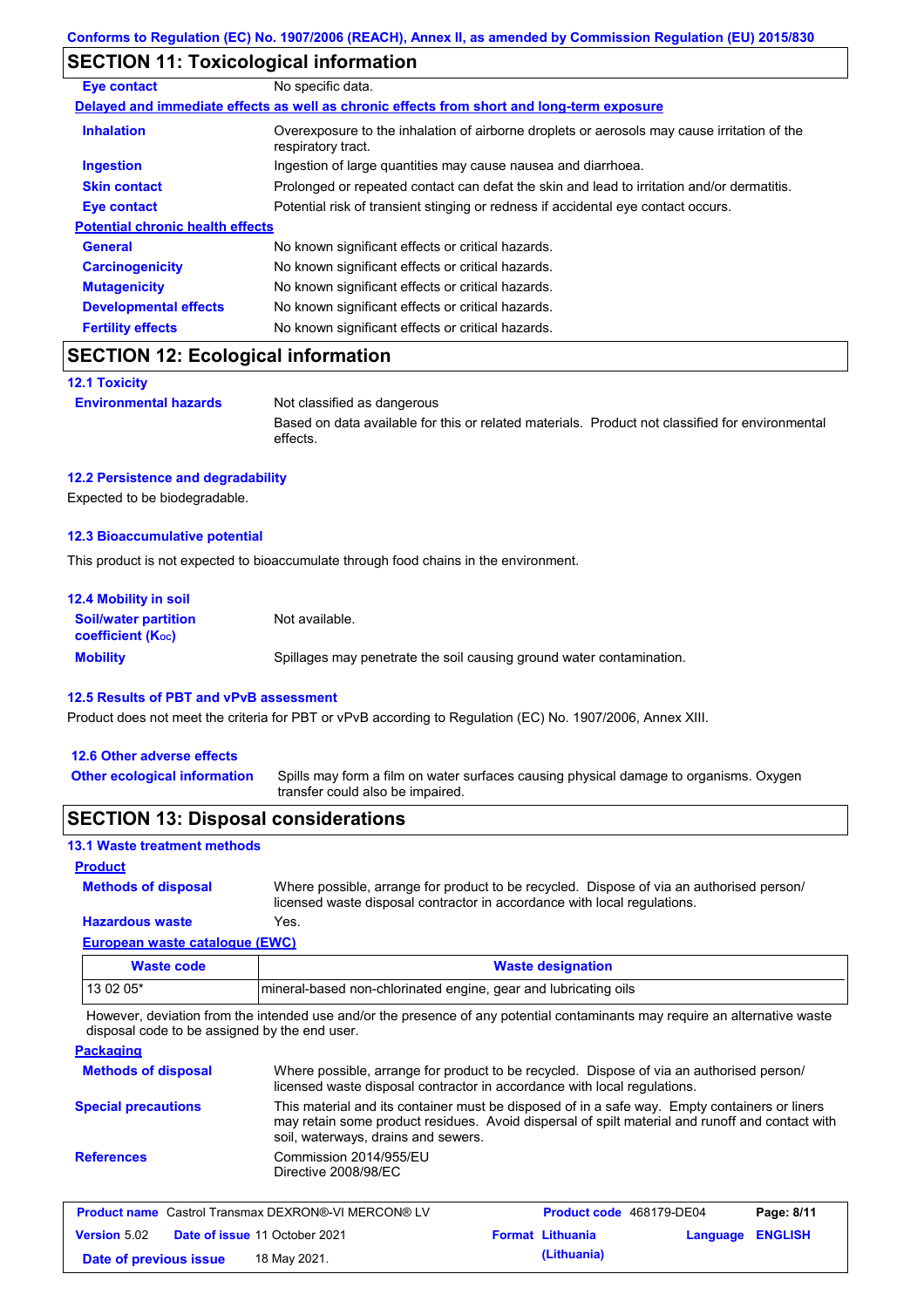#### - - - - - - - - - Not regulated. Not regulated. Not regulated. - - - **SECTION 14: Transport information ADR/RID IMDG IATA 14.1 UN number 14.2 UN proper shipping name 14.3 Transport hazard class(es) 14.4 Packing group ADN Additional information 14.5 Environmental hazards** No. 1988 | No. 1989 | No. 1989 | No. 1989 | No. 1989 | No. 1989 | No. 1989 | No. 1989 | No. 1989 | No. 1989 | Not regulated. - -<br>No. - -

**14.6 Special precautions for user** Not available.

**14.7 Transport in bulk according to IMO instruments**

**Version** 5.02

Not available.

### **SECTION 15: Regulatory information**

**Other regulations REACH Status** The company, as identified in Section 1, sells this product in the EU in compliance with the current requirements of REACH. **15.1 Safety, health and environmental regulations/legislation specific for the substance or mixture EU Regulation (EC) No. 1907/2006 (REACH) Annex XIV - List of substances subject to authorisation Substances of very high concern** None of the components are listed. At least one component is not listed. At least one component is not listed in DSL but all such components are listed in NDSL. All components are listed or exempted. At least one component is not listed. All components are active or exempted. At least one component is not listed. All components are listed or exempted. **United States inventory (TSCA 8b) Australia inventory (AICS) Canada inventory China inventory (IECSC) Japan inventory (ENCS) Korea inventory (KECI) Philippines inventory (PICCS) Taiwan Chemical Substances Inventory (TCSI)** All components are listed or exempted. **Ozone depleting substances (1005/2009/EU)** Not listed. **Prior Informed Consent (PIC) (649/2012/EU)** None of the components are listed. **Annex XIV EU Regulation (EC) No. 1907/2006 (REACH) Annex XVII - Restrictions on the manufacture, placing on the market and use of certain dangerous substances, mixtures and articles** Not applicable. **Product name** Castrol Transmax DEXRON®-VI MERCON® LV **Product code** 468179-DE04 **Page: 9/11** |

**Date of issue** 11 October 2021 **Format Lithuania Language ENGLISH Date of previous issue (Lithuania)** 18 May 2021.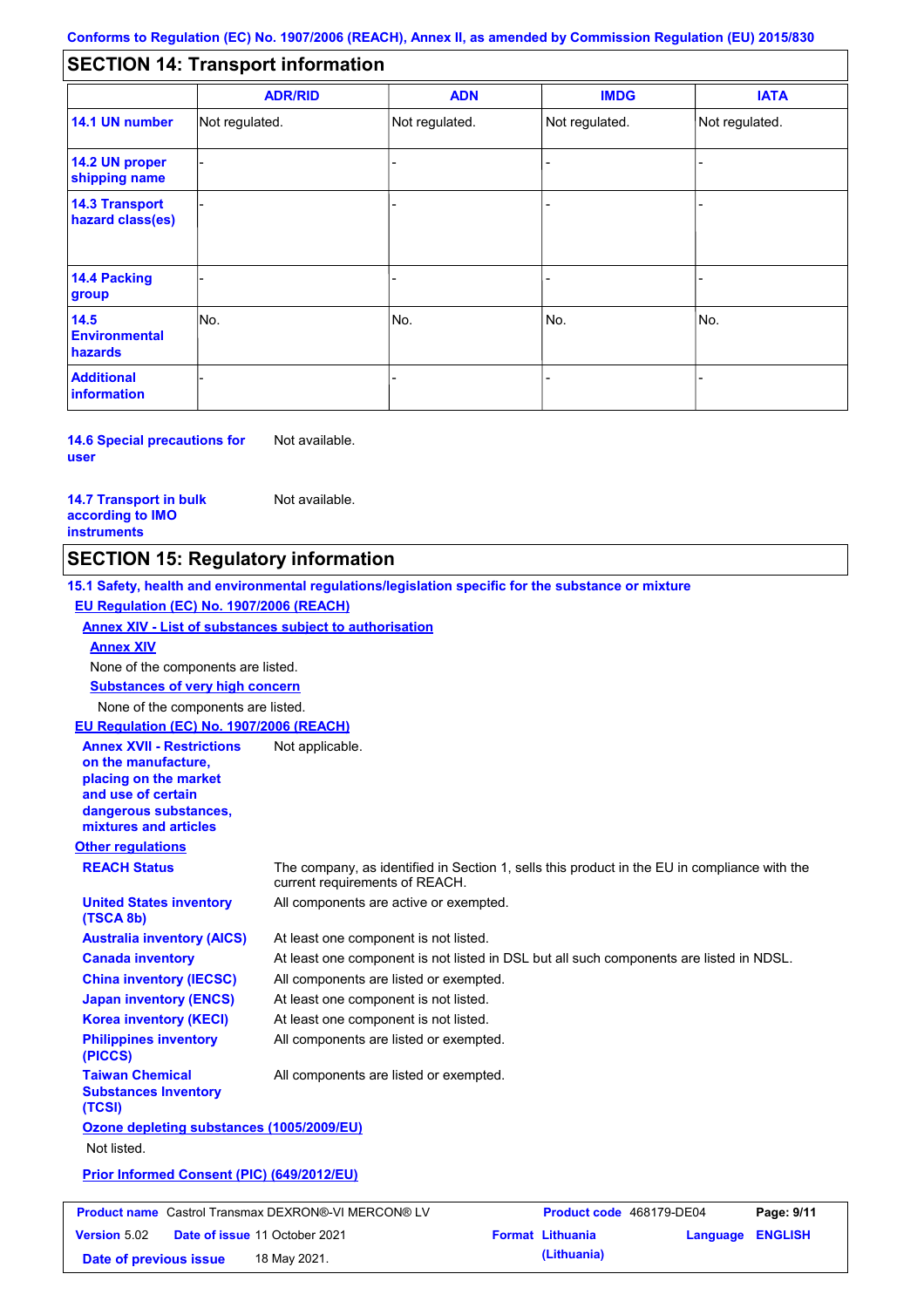# **SECTION 15: Regulatory information**

Not listed.

**EU - Water framework directive - Priority substances**

None of the components are listed.

**Seveso Directive**

This product is not controlled under the Seveso Directive.

| <b>15.2 Chemical safety</b> | A Chemical Safety Assessment has been carried out for one or more of the substances within  |
|-----------------------------|---------------------------------------------------------------------------------------------|
| assessment                  | this mixture. A Chemical Safety Assessment has not been carried out for the mixture itself. |

## **SECTION 16: Other information**

| <b>Abbreviations and acronyms</b> | ADN = European Provisions concerning the International Carriage of Dangerous Goods by                       |
|-----------------------------------|-------------------------------------------------------------------------------------------------------------|
|                                   | Inland Waterway<br>ADR = The European Agreement concerning the International Carriage of Dangerous Goods by |
|                                   | Road                                                                                                        |
|                                   | ATE = Acute Toxicity Estimate                                                                               |
|                                   | BCF = Bioconcentration Factor                                                                               |
|                                   | CAS = Chemical Abstracts Service                                                                            |
|                                   | CLP = Classification, Labelling and Packaging Regulation [Regulation (EC) No. 1272/2008]                    |
|                                   | CSA = Chemical Safety Assessment                                                                            |
|                                   | CSR = Chemical Safety Report                                                                                |
|                                   | DMEL = Derived Minimal Effect Level                                                                         |
|                                   | DNEL = Derived No Effect Level                                                                              |
|                                   | EINECS = European Inventory of Existing Commercial chemical Substances                                      |
|                                   | ES = Exposure Scenario                                                                                      |
|                                   | EUH statement = CLP-specific Hazard statement                                                               |
|                                   | EWC = European Waste Catalogue                                                                              |
|                                   | GHS = Globally Harmonized System of Classification and Labelling of Chemicals                               |
|                                   | IATA = International Air Transport Association                                                              |
|                                   | IBC = Intermediate Bulk Container                                                                           |
|                                   | IMDG = International Maritime Dangerous Goods                                                               |
|                                   | LogPow = logarithm of the octanol/water partition coefficient                                               |
|                                   | MARPOL = International Convention for the Prevention of Pollution From Ships, 1973 as                       |
|                                   | modified by the Protocol of 1978. ("Marpol" = marine pollution)                                             |
|                                   | OECD = Organisation for Economic Co-operation and Development                                               |
|                                   | PBT = Persistent, Bioaccumulative and Toxic                                                                 |
|                                   | <b>PNEC = Predicted No Effect Concentration</b>                                                             |
|                                   | REACH = Registration, Evaluation, Authorisation and Restriction of Chemicals Regulation                     |
|                                   | [Regulation (EC) No. 1907/2006]                                                                             |
|                                   | RID = The Regulations concerning the International Carriage of Dangerous Goods by Rail                      |
|                                   | RRN = REACH Registration Number                                                                             |
|                                   | SADT = Self-Accelerating Decomposition Temperature                                                          |
|                                   | SVHC = Substances of Very High Concern                                                                      |
|                                   | STOT-RE = Specific Target Organ Toxicity - Repeated Exposure                                                |
|                                   | STOT-SE = Specific Target Organ Toxicity - Single Exposure                                                  |
|                                   | TWA = Time weighted average<br>$UN = United Nations$                                                        |
|                                   | $UVCB = Complex\;hydrocarbon\; substance$                                                                   |
|                                   | VOC = Volatile Organic Compound                                                                             |
|                                   | vPvB = Very Persistent and Very Bioaccumulative                                                             |
|                                   | Varies = may contain one or more of the following 64741-88-4 / RRN 01-2119488706-23,                        |
|                                   | 64741-89-5 / RRN 01-2119487067-30, 64741-95-3 / RRN 01-2119487081-40, 64741-96-4/ RRN                       |
|                                   | 01-2119483621-38, 64742-01-4 / RRN 01-2119488707-21, 64742-44-5 / RRN                                       |
|                                   | 01-2119985177-24, 64742-45-6, 64742-52-5 / RRN 01-2119467170-45, 64742-53-6 / RRN                           |
|                                   | 01-2119480375-34, 64742-54-7 / RRN 01-2119484627-25, 64742-55-8 / RRN                                       |
|                                   | 01-2119487077-29, 64742-56-9 / RRN 01-2119480132-48, 64742-57-0 / RRN                                       |
|                                   | 01-2119489287-22, 64742-58-1, 64742-62-7 / RRN 01-2119480472-38, 64742-63-8,                                |
|                                   | 64742-65-0 / RRN 01-2119471299-27, 64742-70-7 / RRN 01-2119487080-42, 72623-85-9 /                          |
|                                   | RRN 01-2119555262-43, 72623-86-0 / RRN 01-2119474878-16, 72623-87-1 / RRN                                   |
|                                   | 01-2119474889-13                                                                                            |
|                                   | Descedive used to device the classification essentian to Demiction (EC) No. 4979/9000 [CLD/CHO]             |

**Procedure used to derive the classification according to Regulation (EC) No. 1272/2008 [CLP/GHS]**

| <b>Classification</b>                                                                                  |                                                            | <b>Justification</b>                                                                                                                       |  |  |
|--------------------------------------------------------------------------------------------------------|------------------------------------------------------------|--------------------------------------------------------------------------------------------------------------------------------------------|--|--|
| Not classified.                                                                                        |                                                            |                                                                                                                                            |  |  |
| <b>Full text of abbreviated H</b><br>H <sub>304</sub><br>H <sub>319</sub><br><b>statements</b><br>H413 |                                                            | May be fatal if swallowed and enters airways.<br>Causes serious eye irritation.<br>May cause long lasting harmful effects to aquatic life. |  |  |
|                                                                                                        | <b>Product name</b> Castrol Transmax DEXRON®-VI MERCON® LV | Product code 468179-DE04<br>Page: 10/11                                                                                                    |  |  |
| <b>Version 5.02</b>                                                                                    | Date of issue 11 October 2021                              | <b>ENGLISH</b><br><b>Format Lithuania</b><br>Language                                                                                      |  |  |
| Date of previous issue                                                                                 | 18 May 2021.                                               | (Lithuania)                                                                                                                                |  |  |